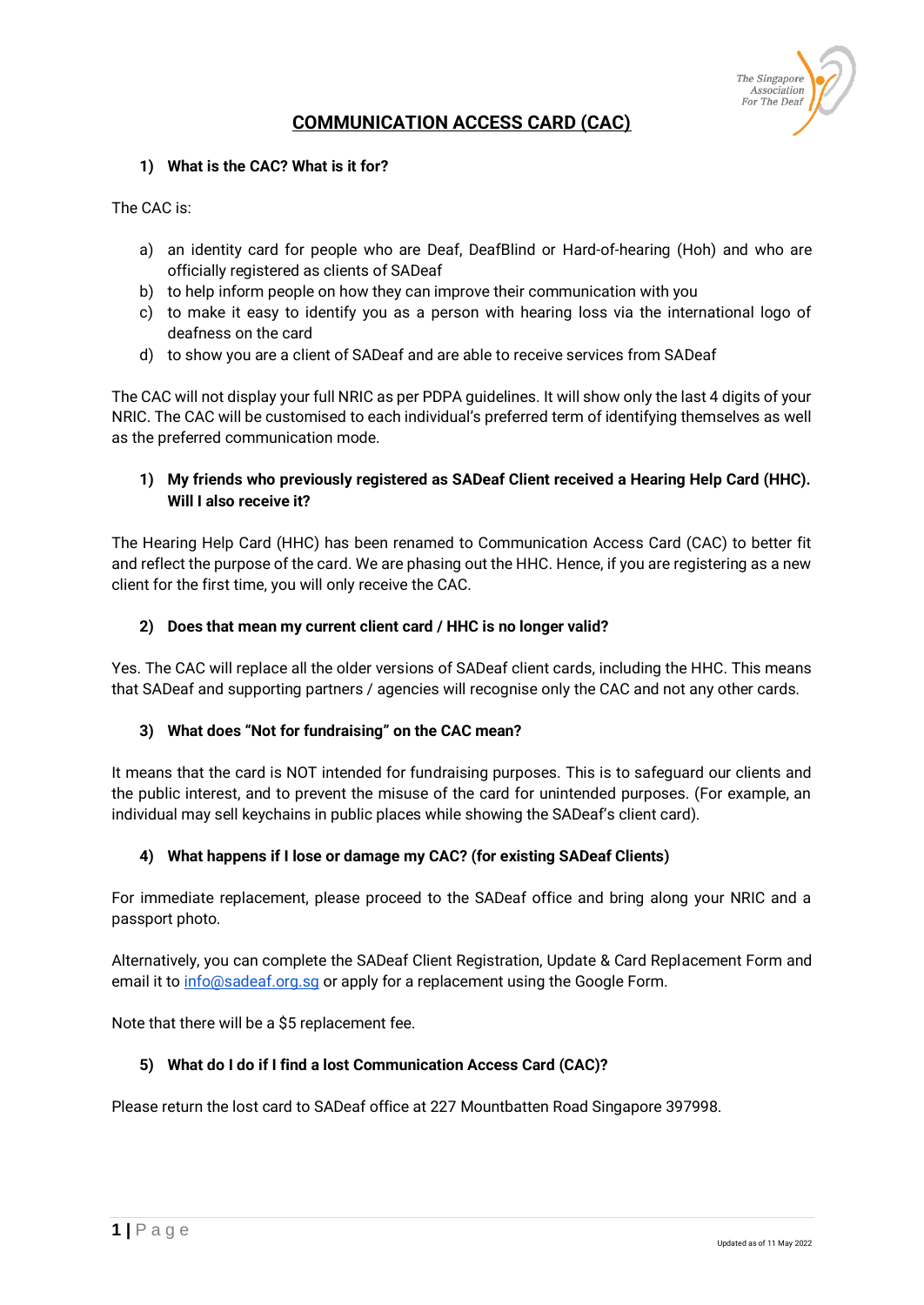

**REPLACEMENT OF SADEAF HEARING HELP CARD (HHC) TO COMMUNICATION ACCESS CARD (CAC)**

# **FREQUENTLY ASKED QUESTIONS (FAQ)**

*Note: The following FAQs are intended for existing registered clients of SADeaf who are holding older versions of the SADeaf Client card.*

**1) I am an existing SADeaf Client with an old version of the card. How do I replace my card with the new CAC?**

Kindly fill up the SADeaf Client Registration, Update & Card Replacement Form, attach the supporting documents and email it to us a[t info@sadeaf.org.sg.](mailto:info@sadeaf.org.sg)

The supporting documents required are:

- a) Passport photo
- b) Photocopy of NRIC (front & back) / Birth Certificate

Alternatively, you can apply via Google Form. Kindly take note that the Google Form requires applicants to access with a valid Google email account.

If you are replacing your HHC to CAC via the Google Form, please select the 2nd option "I want to... Change my old Hearing Help Card (HHC) to the new Communication Access Card (CAC)".

> I want to...\* For those who wish to replace their lost/ damaged Communication Access Card (CAC), there will be a \$5 replacement fee Register myself as a new client Change my old Hearing Help Card (HHC) to the new Communication Access Card 6  $(CAC)$ Update my particulars Replace my lost/ damaged Communication Access Card (CAC)

### **2) I find it too troublesome to fill in the form and email. Are there any other ways to replace the card?**

You may make an appointment to replace your card by messaging 9226 7621. When you are at SADeaf office, please inform the staff that you are there to replace your old card and bring along these supporting documents:

- a) Passport photo
- b) Photocopy of NRIC (front & back) / Birth Certificate
- 3) **I am an existing client. Why do I need to submit the supporting documents again?**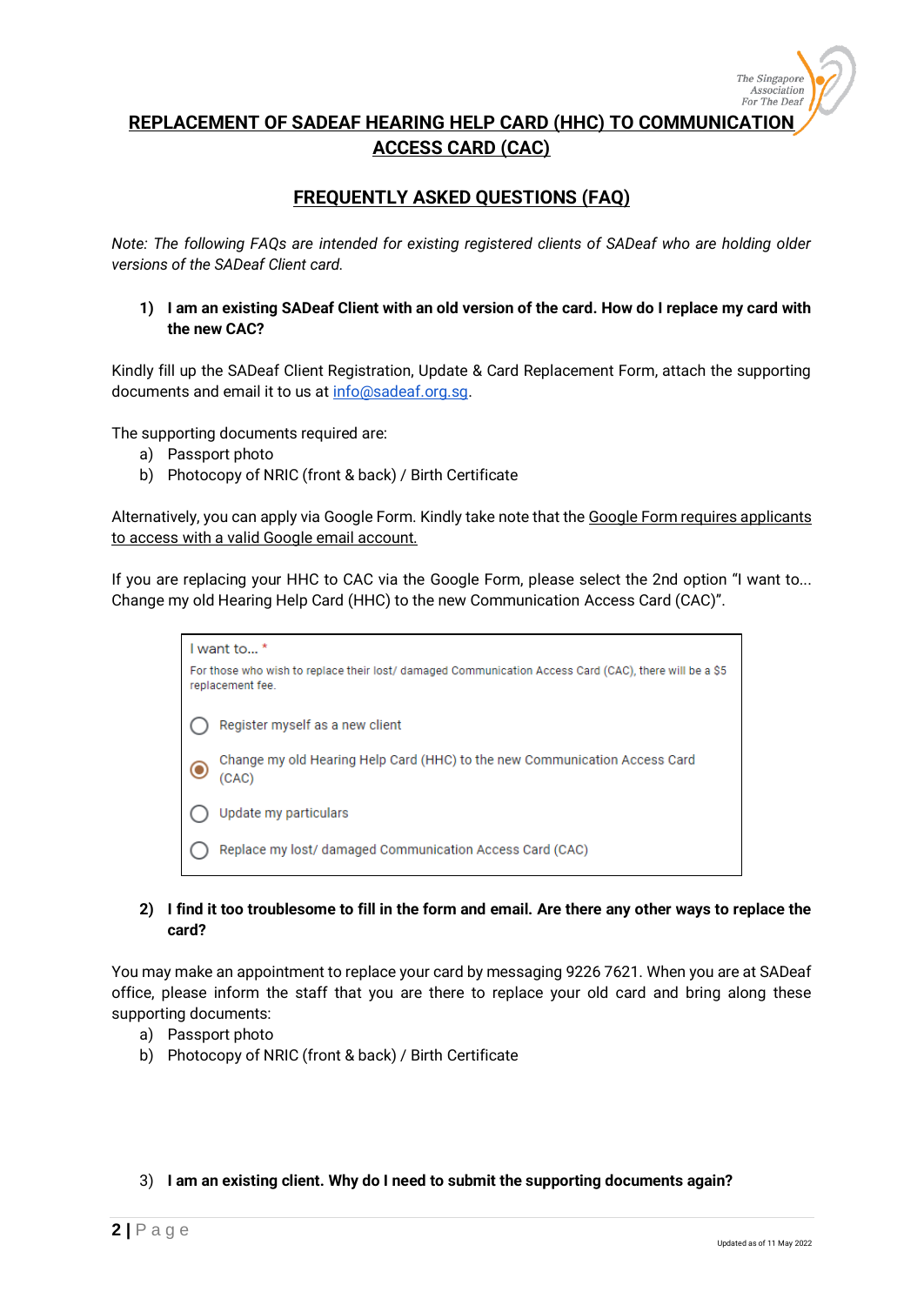

This is for verification purposes. We need to verify that the information provided is accurate as per your NRIC, and to check if there are any changes in your address / name.

## **4) What happens after I submit my registration?**

Your registration will be processed by SADeaf within 10 working days upon receipt of complete documents.

## **5) How will I receive the Communication Access Card (CAC)?**

The CAC will be mailed to your address once it is ready. This applies to all who have submitted the registration via email or online.

## **6) What do I do with my old card?**

You are advised to dispose of your old card appropriately (e.g. shredding, cutting) as it contains sensitive information such as your NRIC.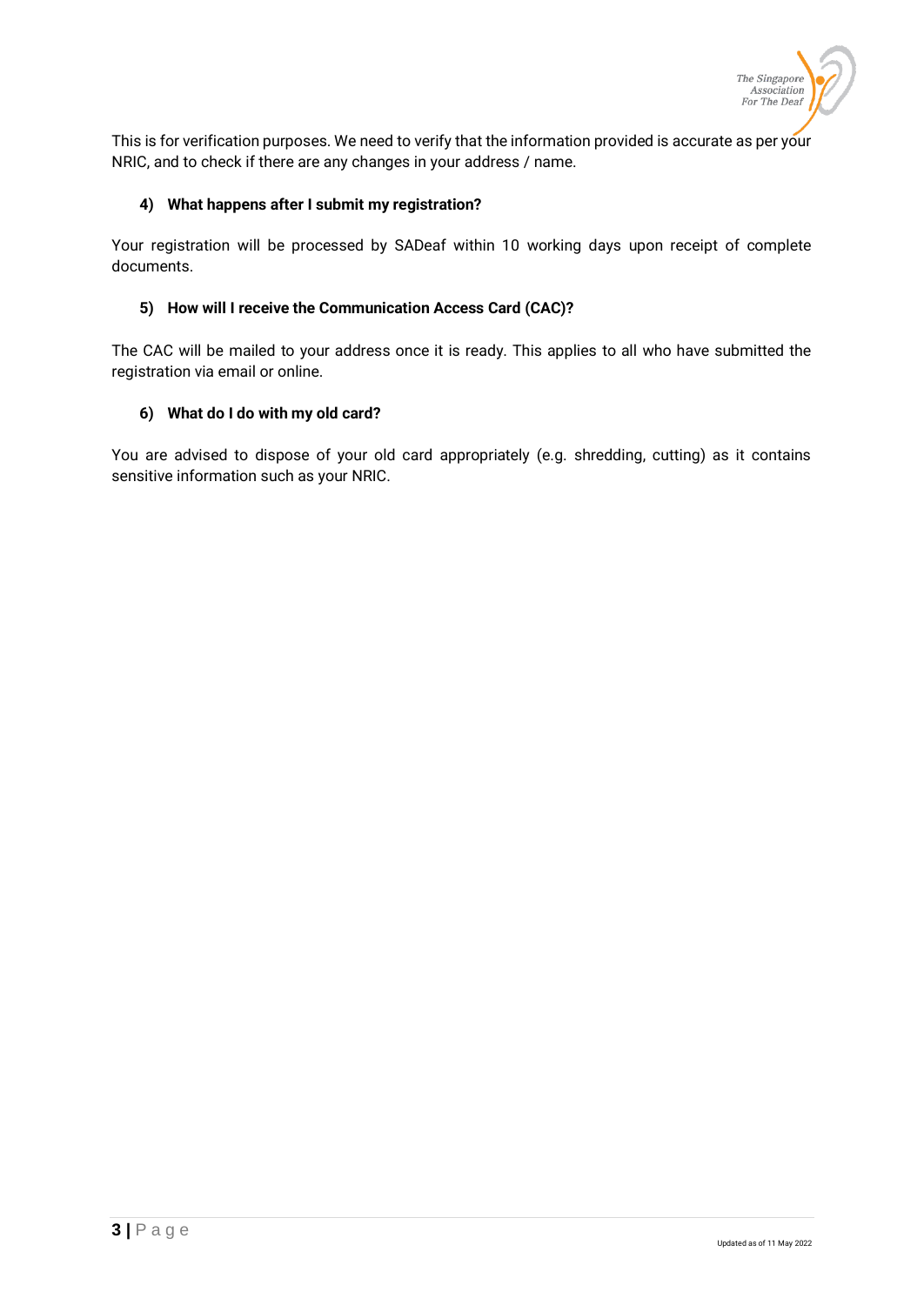

# **SADEAF CLIENT REGISTRATION FREQUENTLY ASKED QUESTIONS (FAQ)**

## **GENERAL**

## **1) Why should I register as a SADeaf Client?**

Becoming a registered SADeaf Client means that you are identified as having hearing loss. SADeaf Clients will be issued with a Communication Access Card (CAC) which entitles you to services rendered by SADeaf as well as the [benefits that come along with being a registered SADeaf Client.](#page-5-0)

SADeaf Client registration is a one-time exercise and for life. The CAC does not have an expiration date.

# **ELIGIBILITY CRITERIA**

### **1) What are the requirements to become a SADeaf Client?**

To be eligible, you have to be a Singapore Citizen or Permanent Resident (PR). Please provide us with the supporting documents to prove that you have hearing loss.

#### **2) Are there any age limits?**

No, becoming a SADeaf Client is open to persons with hearing loss of all ages.

#### **3) What are the supporting documents required?**

The supporting documents required are:

- a) Passport photo
- b) Photocopy of NRIC (front & back) / Birth Certificate
- c) Audiogram / Doctor's Memo to certify hearing loss\*

*\*note that it is preferred that the Audiogram / Doctor's Memo is within 1 year from the date of registration.*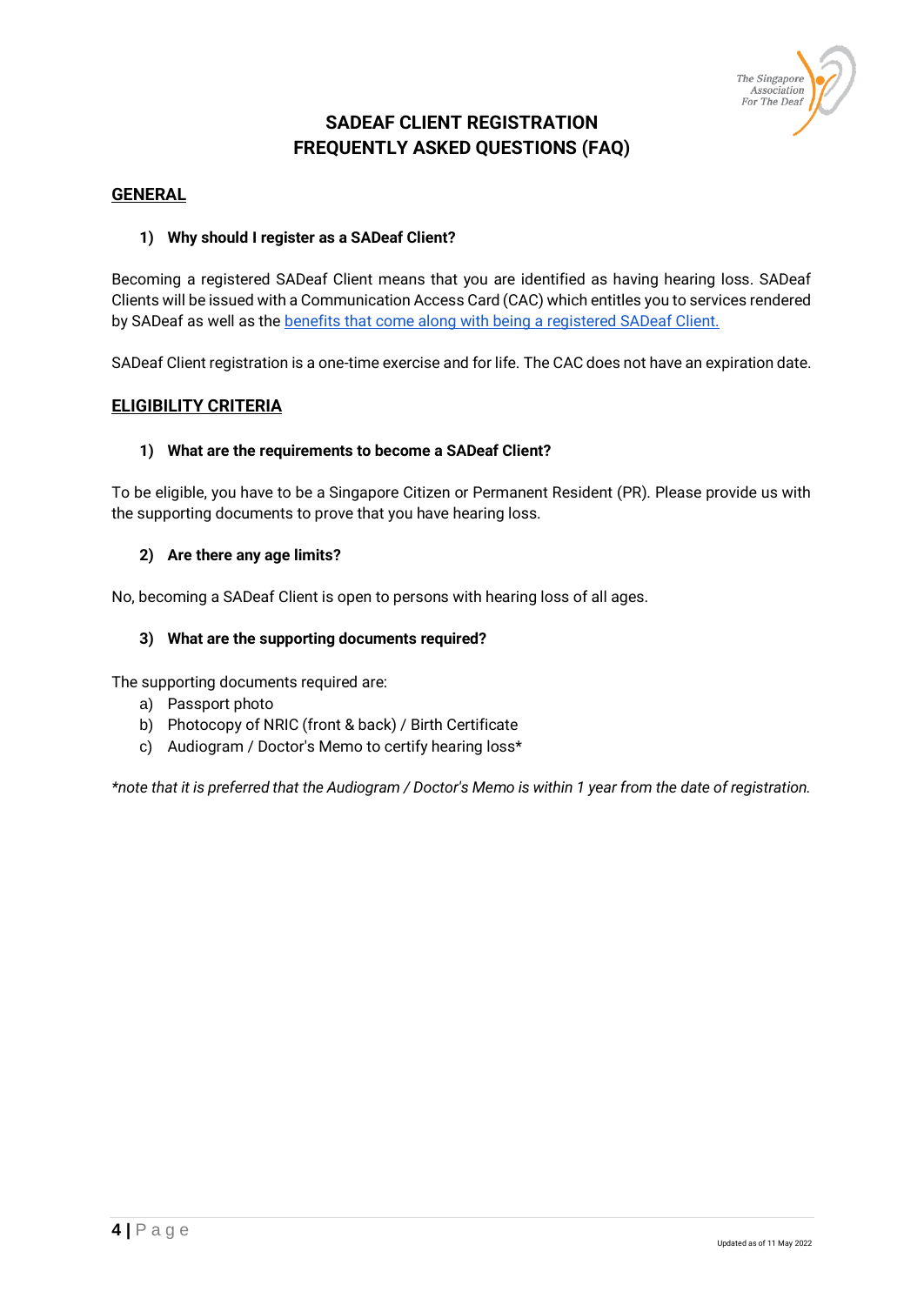

# **HOW TO APPLY (FOR NEW APPLICANTS)**

#### **1) How do I register and become a SADeaf Client?**

You must be either a Singapore Citizen or a Permanent Resident. Kindly fill up the SADeaf Client Registration, Update & Card Replacement Form, attach the supporting documents and email it to us at [info@sadeaf.org.sg.](mailto:info@sadeaf.org.sg)



The supporting documents required are:

- a) Passport photo
- b) Photocopy of NRIC (front & back) / Birth Certificate
- c) Audiogram/ Doctor's Memo to certify hearing loss\*

*\*note that it is preferred that the Audiogram / Doctor's Memo is within 1 year from the date of registration.*

Alternatively, you can fill up our Google Form of the SADeaf Client Registration, Update & Card Replacement Form to register. Kindly take note that the Google Form requires applicants to access with a valid Google email account.



### **2) Is there any cost involved for registration?**

Registration is FREE.

### **3) What if I do not have an Audiogram / Doctor's Memo?**

As it is a requirement for registration, we would recommend that you go to the polyclinic and request for a hearing test to be done at any restructured hospital.

An audiogram / Doctor's Memo from a private clinic is acceptable.

Otherwise, you can arrange for an appointment with our Hearing Care Centre to conduct a hearing test for \$15. If you sign up as a member, the hearing test is free.

### **4) What happens after I submit my registration?**

Your registration will be processed by SADeaf within 10 working days upon receipt of complete documents and you will be issued a CAC once approved.

The CAC will be mailed to your address once it is ready.